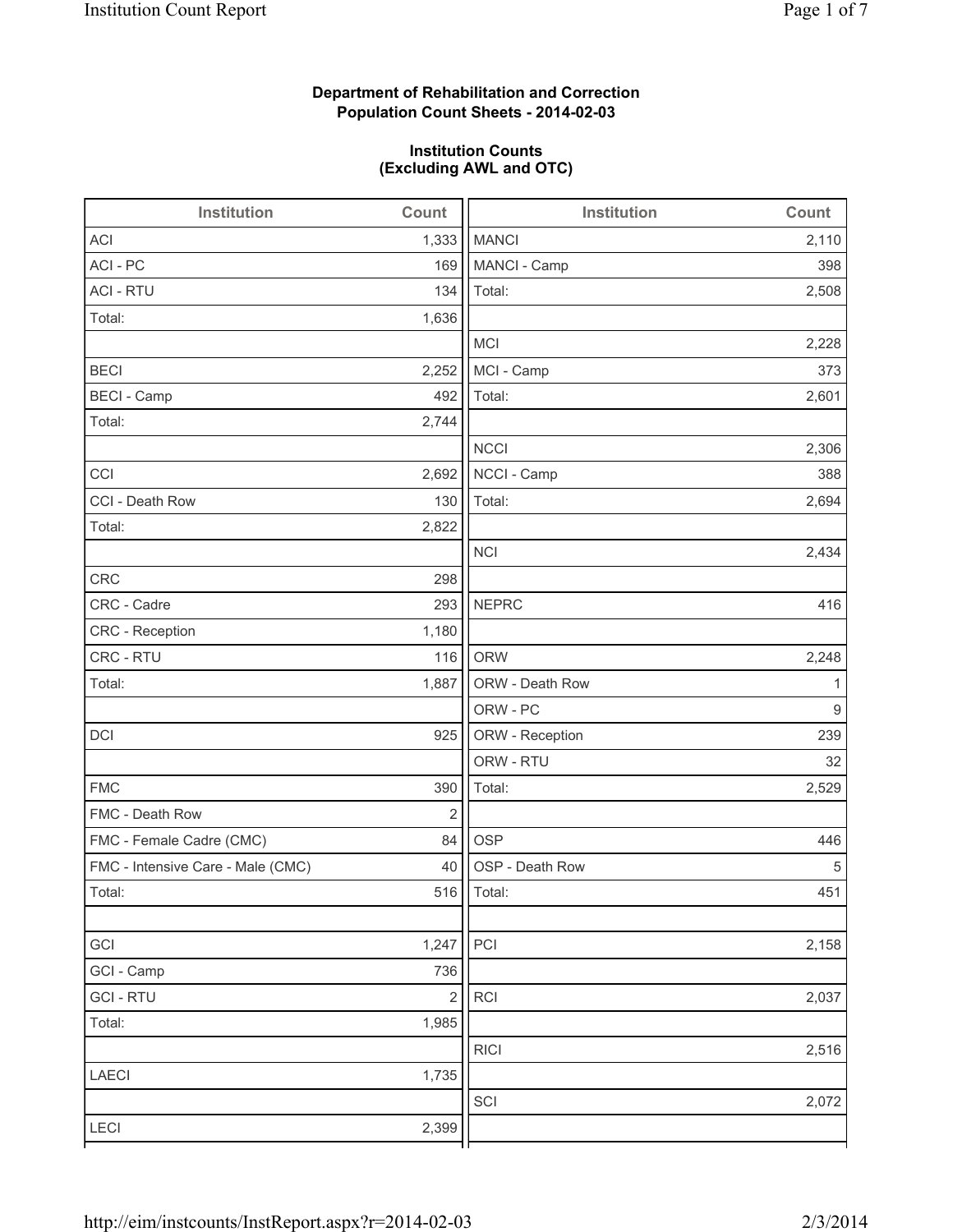| LECI - Camp              | 180   | SOCF           |                          | 1,120  |
|--------------------------|-------|----------------|--------------------------|--------|
| Total:                   | 2,579 | SOCF - RTU     |                          | 71     |
|                          |       | Total:         |                          | 1,191  |
| LOCI                     | 2,253 |                |                          |        |
|                          |       | <b>TCI</b>     |                          | 1,090  |
| <b>LORCI</b>             | 196   | TCI - Camp     |                          | 425    |
| LORCI - Cadre            | 226   | Total:         |                          | 1,515  |
| <b>LORCI - Reception</b> | 916   |                |                          |        |
| Total:                   | 1,338 | <b>TOCI</b>    |                          | 1,111  |
|                          |       |                |                          |        |
| <b>MACI</b>              | 997   | <b>WCI</b>     |                          | 1,362  |
| MACI - Minimum           | 1,340 | <b>WCI-RTU</b> |                          | 51     |
| MACI - Youth             | 19    | Total:         |                          | 1,413  |
| Total:                   | 2,356 |                |                          |        |
|                          |       |                | <b>Total Population:</b> | 50,422 |

\* The Total Population includes 37 Offenders with Reason Codes 30 & 31.

\*\* The Total Population includes 29 Offenders with Reason Code 0A.

#### **Male Population by Security Level (Include AWL and Exclude OTC)**

|                        |                   |             | $-200$     |        |              |
|------------------------|-------------------|-------------|------------|--------|--------------|
| <b>Security Level</b>  |                   | <b>Body</b> | <b>AWL</b> | (-OTC) | <b>Total</b> |
| Total Level 5          |                   | 112         |            |        | 112          |
| Total Level 4          |                   | 1,763       | 18         | 17     | 1,764        |
| Total Level 3          |                   | 11,357      | 132        | 97     | 11,392       |
| Total Level 2          |                   | 17,284      | 201        | 134    | 17,351       |
| Total Level 1          |                   | 15,735      | 192        | 119    | 15,808       |
| <b>Total Death Row</b> |                   | 137         |            |        | 137          |
|                        | <b>Total Male</b> | 46,388      | 545        | 369    | 46,564       |

### **Female Population by Institution (Include AWL and Exclude OTC)**

| Institution              | <b>Body</b> | <b>AWL</b> | $(-OTC)$ | <b>Total</b> |
|--------------------------|-------------|------------|----------|--------------|
| CRC - Reception          |             |            |          |              |
| DCI                      | 925         | 9          | 8        | 926          |
| <b>FMC</b>               | 4           |            |          | 5            |
| FMC - Female Cadre (CMC) | 84          |            | 0        | 85           |
| <b>NEPRC</b>             | 416         | 9          | 5        | 420          |
| <b>ORW</b>               | 2,248       | 61         | 38       | 2,271        |
| <b>ORW - Death Row</b>   |             | $\Omega$   | $\Omega$ |              |
| ORW - PC                 | 9           |            |          | 9            |
| ORW - Reception          | 239         | 0          | 0        | 239          |
|                          |             |            |          |              |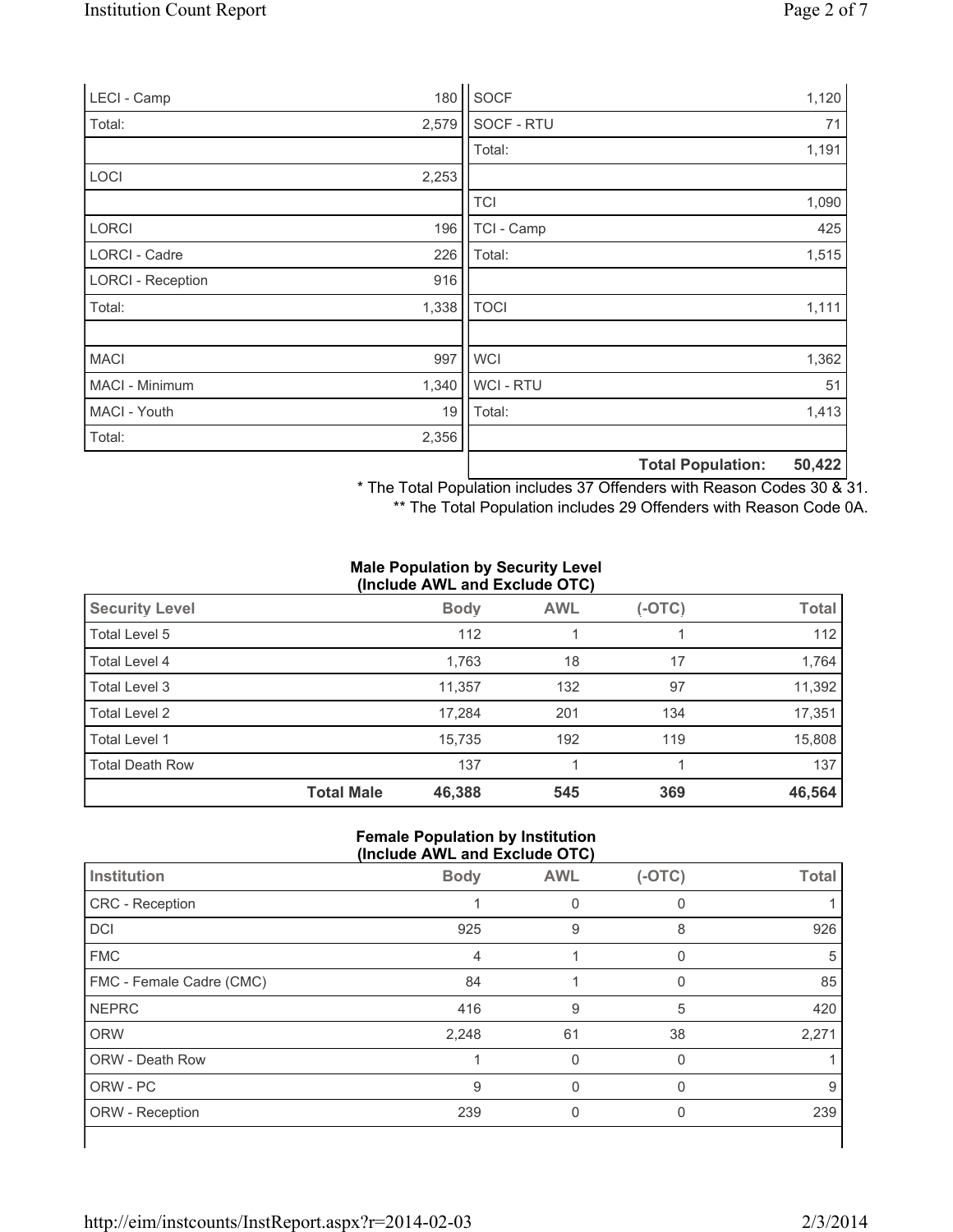| ORW - RTU |                          | 32     |     |     | つつ     |
|-----------|--------------------------|--------|-----|-----|--------|
|           | <b>Total Female</b>      | 3.959  | 82  | 51  | 3,990  |
|           |                          |        |     |     |        |
|           | <b>Total Population:</b> | 50,347 | 627 | 420 | 50,554 |

### **Male Population by Institution: Security Level 5 (Include AWL and Exclude OTC)**

| Institution          | <b>Body</b> | <b>AWL</b> | $(-OTC)$ | <b>Total</b> |
|----------------------|-------------|------------|----------|--------------|
| <b>LECI</b>          |             |            |          |              |
| OSP                  | 108         |            |          | 108          |
| <b>SOCF</b>          |             |            |          |              |
| <b>Total Level 5</b> | 112         |            |          | 112          |

# **Male Population by Institution: Security Level 4 (Include AWL and Exclude OTC)**

| Institution              | <b>Body</b>               | <b>AWL</b>          | $(-OTC)$            | <b>Total</b>              |
|--------------------------|---------------------------|---------------------|---------------------|---------------------------|
| ACI                      | $\mathsf{O}\xspace$       | $\sqrt{2}$          | $\sqrt{2}$          | $\mathbf 0$               |
| ACI-PC                   | $\,6\,$                   | $\mathsf{O}\xspace$ | $\mathbf 0$         | $\,6\,$                   |
| <b>BECI</b>              | $\mathsf 0$               | $\mathbf{1}$        | $\mathbf{1}$        | $\mathbf 0$               |
| CCI                      | $\mathbf{1}$              | $\mathsf{O}$        | $\mathbf 0$         | $\mathbf{1}$              |
| CRC                      | $\overline{5}$            | $\mathbf{1}$        | $\mathsf 0$         | $\,6\,$                   |
| CRC - Reception          | $\ensuremath{\mathsf{3}}$ | $\mathsf{O}\xspace$ | $\mathsf{O}\xspace$ | $\ensuremath{\mathsf{3}}$ |
| CRC - RTU                | $\mathbf{1}$              | $\mathsf{O}\xspace$ | $\mathbf 0$         | $\mathbf{1}$              |
| <b>FMC</b>               | $\mathbf 1$               | $\mathsf{O}\xspace$ | $\mathbf 0$         | 1                         |
| LAECI                    | $\mathfrak{S}$            | $\mathsf{O}\xspace$ | $\mathsf 0$         | $\sqrt{3}$                |
| <b>LECI</b>              | 26                        | $\mathsf{O}\xspace$ | $\mathbf 0$         | 26                        |
| LOCI                     | $\overline{2}$            | $\mathsf{O}\xspace$ | $\mathsf{O}\xspace$ | $\sqrt{2}$                |
| LORCI                    | $\mathfrak{S}$            | $\mathsf 0$         | $\mathsf{O}\xspace$ | $\mathsf 3$               |
| <b>LORCI - Reception</b> | $\sqrt{5}$                | $\mathbf{1}$        | $\mathbf{1}$        | $\sqrt{5}$                |
| <b>MANCI</b>             | 49                        | $\mathsf{O}\xspace$ | $\mathsf 0$         | 49                        |
| <b>NCCI</b>              | $\mathbf{1}$              | $\mathsf 0$         | $\mathsf{O}\xspace$ | 1                         |
| <b>NCI</b>               | $\mathbf{1}$              | $\mathsf 0$         | $\mathbf 0$         | $\mathbf{1}$              |
| <b>OSP</b>               | 332                       | $\mathbf{1}$        | $\mathbf 1$         | 332                       |
| PCI                      | $\mathbf 1$               | $\mathsf{O}\xspace$ | $\mathsf{O}\xspace$ | $\mathbf{1}$              |
| <b>RCI</b>               | 29                        | $\mathbf 1$         | $\mathbf 1$         | 29                        |
| SOCF                     | 1,033                     | $\boldsymbol{9}$    | $\boldsymbol{9}$    | 1,033                     |
| SOCF - RTU               | 64                        | $\mathsf{O}\xspace$ | $\mathbf 0$         | 64                        |
| <b>TCI</b>               | 6                         | $\mathsf{O}\xspace$ | $\boldsymbol{0}$    | $\,6\,$                   |
| <b>TOCI</b>              | 185                       | $\mathbf 1$         | $\mathbf 1$         | 185                       |
| <b>WCI</b>               | $\ensuremath{\mathsf{3}}$ | $\mathbf 1$         | $\mathbf{1}$        | $\ensuremath{\mathsf{3}}$ |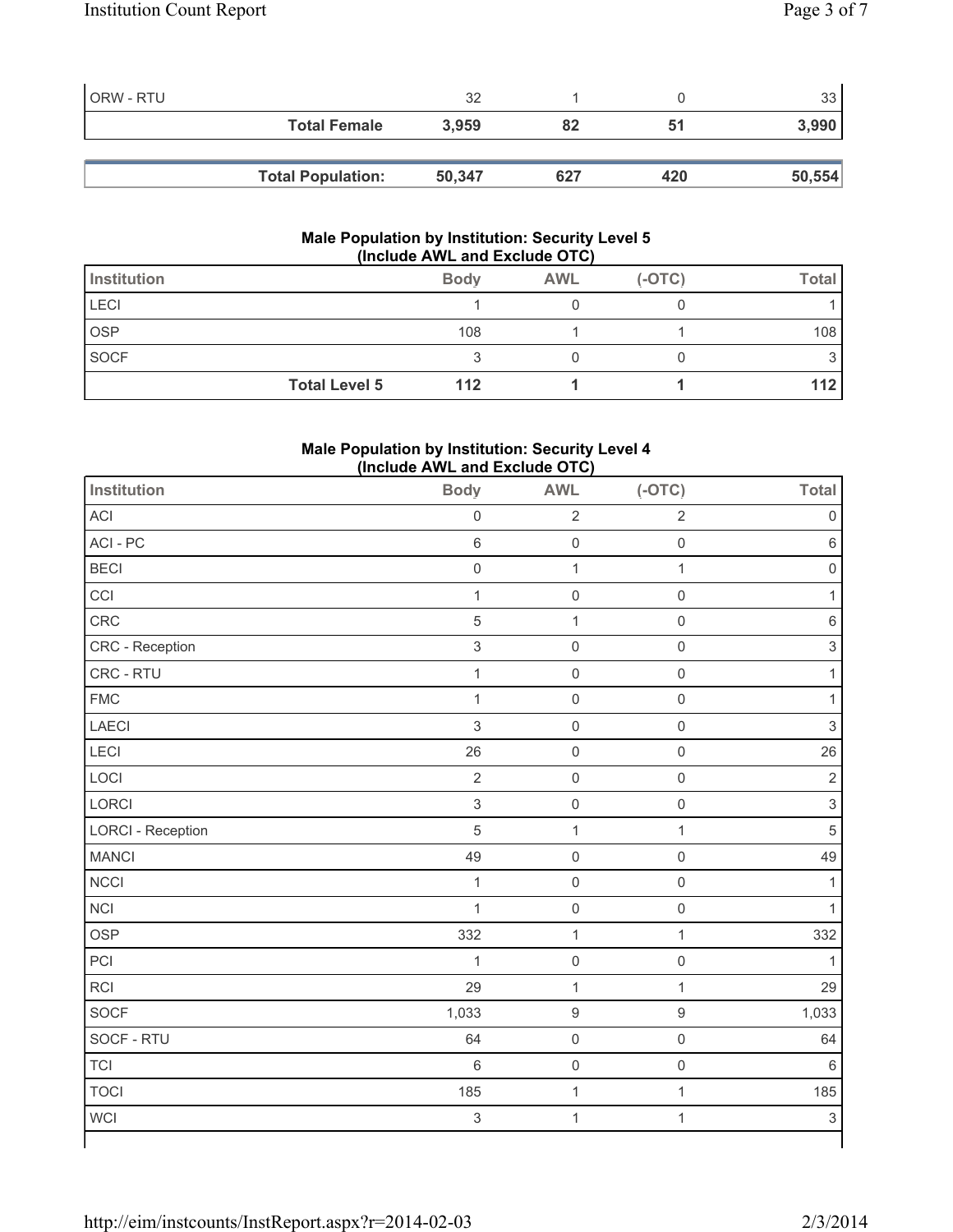| WCI - RTU |                      |            |  |      |
|-----------|----------------------|------------|--|------|
|           | <b>Total Level 4</b> | <b>763</b> |  | 764. |

### **Male Population by Institution: Security Level 3 (Include AWL and Exclude OTC)**

| <b>Institution</b>                | <b>Body</b>    | <b>AWL</b>                | $(-OTC)$            | <b>Total</b>   |
|-----------------------------------|----------------|---------------------------|---------------------|----------------|
| ACI                               | 27             | $\mathbf{1}$              | $\mathbf{1}$        | 27             |
| ACI - PC                          | 78             | $\mathsf 0$               | $\mathsf{O}\xspace$ | 78             |
| <b>BECI</b>                       | 20             | $\mathbf{1}$              | $\mathbf 0$         | 21             |
| CCI                               | 13             | $\mathsf 0$               | $\mathsf{O}\xspace$ | 13             |
| CRC                               | 56             | $\overline{4}$            | $\sqrt{2}$          | 58             |
| CRC - Cadre                       | 225            | $\mathsf 0$               | $\mathsf{O}\xspace$ | 225            |
| CRC - Reception                   | 676            | 13                        | $\boldsymbol{9}$    | 680            |
| CRC - RTU                         | 84             | $\mathsf 0$               | $\mathbf 0$         | 84             |
| <b>FMC</b>                        | 14             | $\mathsf 0$               | $\mathsf{O}\xspace$ | 14             |
| FMC - Intensive Care - Male (CMC) | 6              | $\mathsf{O}\xspace$       | $\mathsf{O}\xspace$ | $\,6\,$        |
| GCI                               | $\overline{2}$ | $\mathbf{1}$              | $\mathbf{1}$        | $\overline{2}$ |
| <b>LAECI</b>                      | 19             | $\mathbf{1}$              | $\mathbf 1$         | 19             |
| LECI                              | 2,256          | 20                        | 19                  | 2,257          |
| LOCI                              | 12             | $\mathsf 0$               | $\mathsf{O}\xspace$ | 12             |
| LORCI                             | 37             | $\overline{\mathcal{I}}$  | $\overline{7}$      | 37             |
| LORCI - Cadre                     | 205            | $\mathbf{1}$              | $\mathbf 0$         | 206            |
| <b>LORCI - Reception</b>          | 420            | 14                        | 10                  | 424            |
| <b>MACI</b>                       | 6              | $\mathsf 0$               | $\mathbf 0$         | $\,6\,$        |
| MACI - Youth                      | $\overline{4}$ | $\mathsf 0$               | $\mathbf 0$         | $\overline{4}$ |
| <b>MANCI</b>                      | 1,949          | 21                        | 18                  | 1,952          |
| MCI                               | 10             | $\mathsf 0$               | $\mathbf 0$         | 10             |
| <b>NCCI</b>                       | 25             | $\mathsf 0$               | $\mathsf{O}\xspace$ | 25             |
| <b>NCI</b>                        | $\mathsf 3$    | $\ensuremath{\mathsf{3}}$ | $\mathbf{1}$        | 5              |
| <b>OSP</b>                        | 6              | $\mathsf 0$               | $\mathsf{O}\xspace$ | $\,6\,$        |
| PCI                               | 60             | $\sqrt{5}$                | $\mathbf 1$         | 64             |
| $\sf RCI$                         | 1,874          | 18                        | 13                  | 1,879          |
| <b>RICI</b>                       | 14             | $\mathsf 0$               | $\mathsf{O}\xspace$ | 14             |
| SCI                               | $\overline{4}$ | $\mathbf{1}$              | $\mathbf{1}$        | 4              |
| SOCF                              | 84             | $\mathsf{O}\xspace$       | $\mathsf{O}\xspace$ | 84             |
| SOCF - RTU                        | $\overline{7}$ | $\mathsf{O}\xspace$       | $\mathsf{O}\xspace$ | $\overline{7}$ |
| <b>TCI</b>                        | 971            | 12                        | $\,8\,$             | 975            |
| TCI - Camp                        | $\mathbf{1}$   | $\mathsf{O}\xspace$       | $\mathsf{O}\xspace$ | 1              |
| <b>TOCI</b>                       | 888            | $\overline{4}$            | $\overline{2}$      | 890            |
| <b>WCI</b>                        | 1,253          | $\,$ 5 $\,$               | $\mathsf 3$         | 1,255          |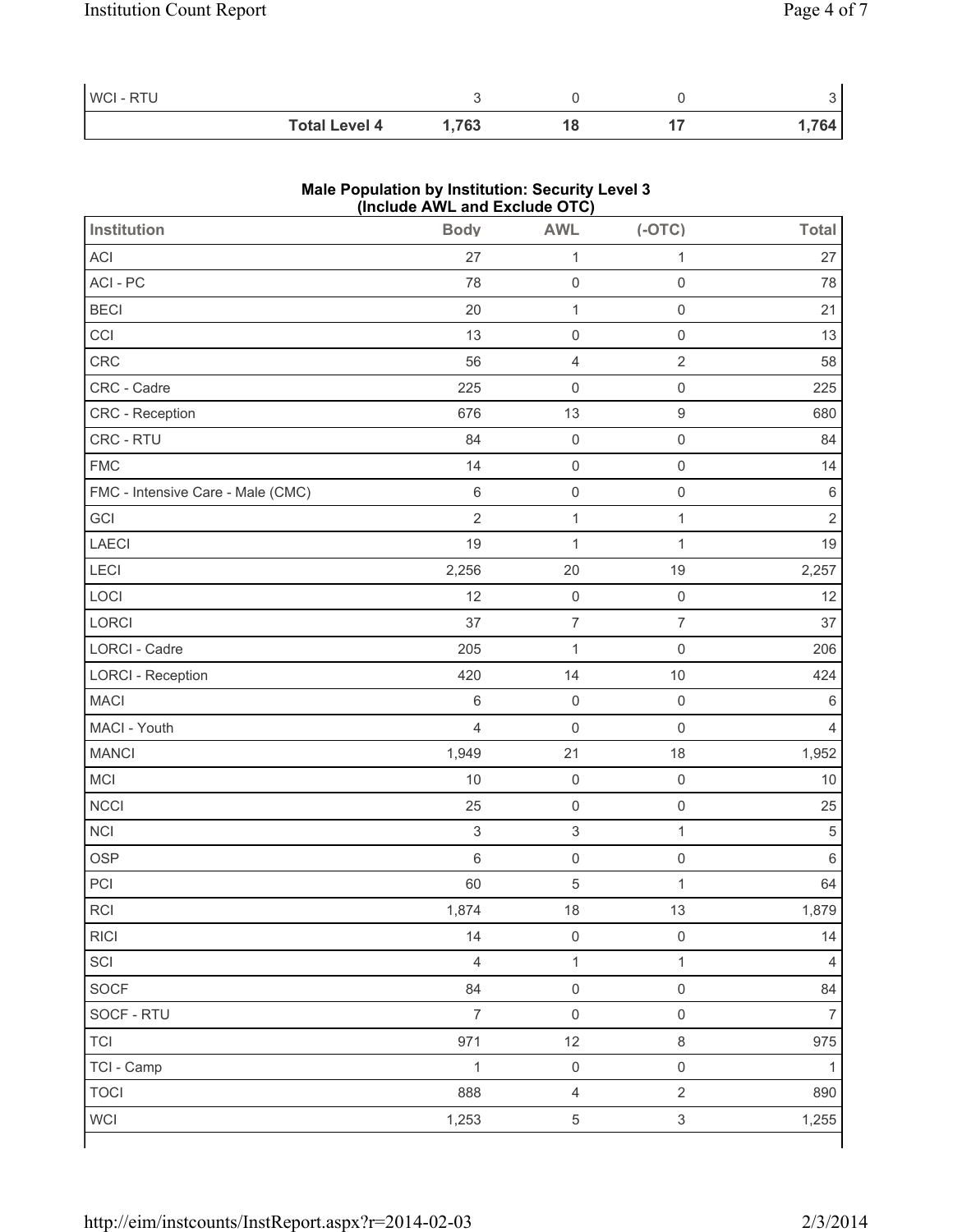| WCI-RTU |                      |        |     |    | 48     |
|---------|----------------------|--------|-----|----|--------|
|         | <b>Total Level 3</b> | 11,357 | 132 | 97 | 11,392 |

### **Male Population by Institution: Security Level 2 (Include AWL and Exclude OTC)**

| <b>Institution</b>                | <b>Body</b>  | <b>AWL</b>          | $(-OTC)$                  | <b>Total</b> |
|-----------------------------------|--------------|---------------------|---------------------------|--------------|
| ACI                               | 572          | $\overline{4}$      | $\sqrt{2}$                | 574          |
| ACI - PC                          | 60           | $\mathsf 0$         | $\mathsf{O}\xspace$       | 60           |
| <b>ACI - RTU</b>                  | 89           | $\mathsf{O}\xspace$ | $\mathbf 0$               | 89           |
| <b>BECI</b>                       | 1,499        | 26                  | 18                        | 1,507        |
| CCI                               | 1,877        | 14                  | $\boldsymbol{9}$          | 1,882        |
| CRC                               | 95           | $\sqrt{2}$          | $\mathbf 1$               | 96           |
| CRC - Cadre                       | 52           | $\mathsf{O}\xspace$ | $\mathsf{O}\xspace$       | 52           |
| CRC - Reception                   | 289          | $\,$ 5 $\,$         | $\sqrt{3}$                | 291          |
| CRC - RTU                         | 22           | $\mathsf{O}\xspace$ | $\mathsf{O}\xspace$       | 22           |
| <b>FMC</b>                        | 14           | $\mathsf{O}\xspace$ | $\mathsf{O}\xspace$       | 14           |
| FMC - Intensive Care - Male (CMC) | 21           | $\mathsf{O}\xspace$ | $\mathbf 0$               | 21           |
| GCI                               | 793          | $\overline{7}$      | $\,6\,$                   | 794          |
| LAECI                             | 1,332        | 27                  | 16                        | 1,343        |
| <b>LECI</b>                       | 94           | $\mathsf 0$         | $\mathsf{O}\xspace$       | 94           |
| LOCI                              | 1,071        | $\,6\,$             | $\sqrt{2}$                | 1,075        |
| LORCI                             | 54           | $\mathsf{O}\xspace$ | $\mathsf{O}\xspace$       | 54           |
| LORCI - Cadre                     | 11           | $\mathsf{O}\xspace$ | $\mathsf{O}\xspace$       | 11           |
| <b>LORCI - Reception</b>          | 167          | $\overline{7}$      | $\overline{7}$            | 167          |
| <b>MACI</b>                       | 991          | $\,$ 5 $\,$         | $\ensuremath{\mathsf{3}}$ | 993          |
| MACI - Youth                      | 15           | $\mathsf{O}\xspace$ | $\boldsymbol{0}$          | 15           |
| <b>MANCI</b>                      | 93           | $\mathbf{1}$        | $\mathbf 1$               | 93           |
| MANCI - Camp                      | $\mathbf{1}$ | $\mathsf{O}\xspace$ | $\mathsf{O}\xspace$       | 1            |
| MCI                               | 1,756        | 23                  | 17                        | 1,762        |
| MCI - Camp                        | $\mathbf{1}$ | $\mathsf{O}\xspace$ | $\mathbf 0$               | 1            |
| <b>NCCI</b>                       | 1,499        | $10$                | $\overline{7}$            | 1,502        |
| NCCI - Camp                       | $\mathbf{1}$ | $\mathsf 0$         | $\mathsf{O}\xspace$       | $\mathbf{1}$ |
| <b>NCI</b>                        | 1,859        | 25                  | 20                        | 1,864        |
| PCI                               | 785          | 14                  | $\sqrt{2}$                | 797          |
| RCI                               | 133          | $\mathsf 0$         | $\mathsf{O}\xspace$       | 133          |
| <b>RICI</b>                       | 737          | $\,$ 5 $\,$         | $\,$ 5 $\,$               | 737          |
| SCI                               | 1,091        | 18                  | 13                        | 1,096        |
| <b>TCI</b>                        | 66           | $\mathbf{1}$        | $\mathbf{1}$              | 66           |
| <b>TOCI</b>                       | 38           | $\mathbf{1}$        | $\mathbf{1}$              | 38           |
| <b>WCI</b>                        | 106          | $\mathsf{O}\xspace$ | $\mathsf{O}\xspace$       | 106          |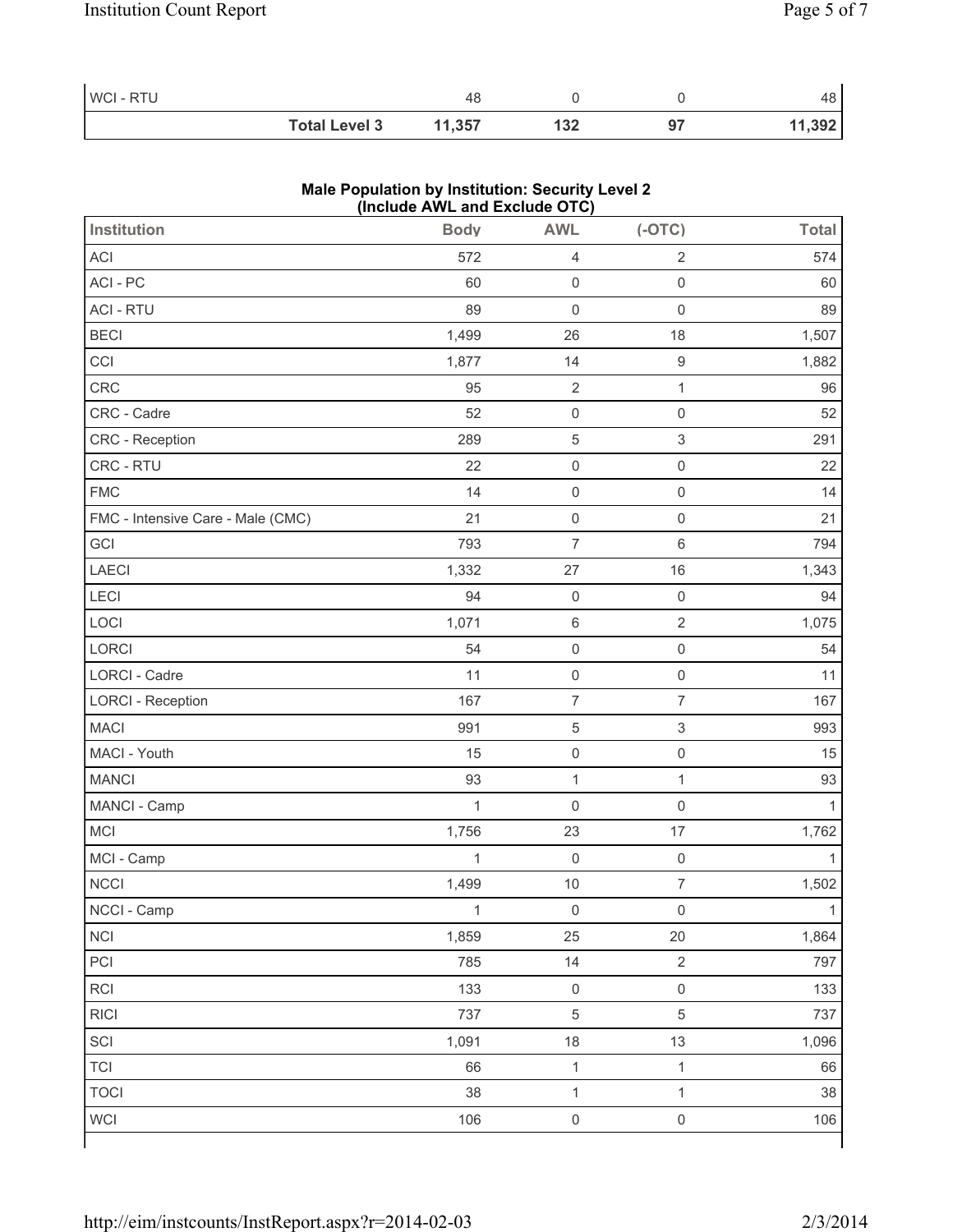| <b>Total Level 2</b> | 17,284 | 201 | 134 | 17,351 |
|----------------------|--------|-----|-----|--------|
|                      |        |     |     |        |

| (include AWL and Exclude OTC)     |                |                     |                           |                  |  |  |  |  |
|-----------------------------------|----------------|---------------------|---------------------------|------------------|--|--|--|--|
| <b>Institution</b>                | <b>Body</b>    | <b>AWL</b>          | $(-OTC)$                  | <b>Total</b>     |  |  |  |  |
| ACI                               | 734            | $\sqrt{2}$          | 1                         | 735              |  |  |  |  |
| ACI-PC                            | 25             | $\mathsf 0$         | $\mathbf 0$               | 25               |  |  |  |  |
| <b>ACI - RTU</b>                  | 45             | $\mathsf{O}\xspace$ | $\mathbf 0$               | 45               |  |  |  |  |
| <b>BECI</b>                       | 732            | 11                  | $\overline{7}$            | 736              |  |  |  |  |
| <b>BECI - Camp</b>                | 492            | $\mathbf{1}$        | $\mathbf{1}$              | 492              |  |  |  |  |
| CCI                               | 801            | $\,$ 5 $\,$         | $\ensuremath{\mathsf{3}}$ | 803              |  |  |  |  |
| CRC                               | 77             | $\mathbf{1}$        | $\mathbf{1}$              | 77               |  |  |  |  |
| CRC - Cadre                       | 16             | $\mathsf 0$         | $\mathbf 0$               | 16               |  |  |  |  |
| CRC - Reception                   | 208            | $\,6\,$             | $\,6\,$                   | 208              |  |  |  |  |
| CRC - RTU                         | $\hbox{9}$     | $\mathsf{O}\xspace$ | $\mathsf{O}\xspace$       | $\boldsymbol{9}$ |  |  |  |  |
| <b>FMC</b>                        | 356            | $\sqrt{2}$          | $\mathbf 1$               | 357              |  |  |  |  |
| FMC - Intensive Care - Male (CMC) | 13             | $\mathsf{O}\xspace$ | $\mathbf 0$               | 13               |  |  |  |  |
| GCI                               | 452            | 12                  | $\overline{7}$            | 457              |  |  |  |  |
| GCI - Camp                        | 736            | $\mathsf 0$         | $\mathsf 0$               | 736              |  |  |  |  |
| <b>GCI-RTU</b>                    | $\overline{2}$ | $\mathsf 0$         | $\mathsf{O}\xspace$       | $\overline{2}$   |  |  |  |  |
| <b>LAECI</b>                      | 381            | $\,6\,$             | $\overline{4}$            | 383              |  |  |  |  |
| LECI                              | 22             | $\mathsf 0$         | $\mathsf 0$               | 22               |  |  |  |  |
| LECI - Camp                       | 180            | $\mathsf{O}\xspace$ | $\mathbf 0$               | 180              |  |  |  |  |
| LOCI                              | 1,168          | $\,8\,$             | $\ensuremath{\mathsf{3}}$ | 1,173            |  |  |  |  |
| <b>LORCI</b>                      | 102            | $\overline{4}$      | $\sqrt{2}$                | 104              |  |  |  |  |
| LORCI - Cadre                     | $10$           | $\mathsf 0$         | $\mathsf 0$               | 10               |  |  |  |  |
| <b>LORCI - Reception</b>          | 321            | 12                  | 10                        | 323              |  |  |  |  |
| MACI - Minimum                    | 1,340          | 19                  | 13                        | 1,346            |  |  |  |  |
| <b>MANCI</b>                      | 19             | $10$                | $\overline{4}$            | 25               |  |  |  |  |
| MANCI - Camp                      | 397            | $\mathsf 0$         | $\mathsf{O}\xspace$       | 397              |  |  |  |  |
| <b>MCI</b>                        | 461            | 7                   | $\overline{2}$            | 466              |  |  |  |  |
| MCI - Camp                        | 372            | $\mathsf 0$         | $\mathbf 0$               | 372              |  |  |  |  |
| <b>NCCI</b>                       | 781            | 17                  | 13                        | 785              |  |  |  |  |
| NCCI - Camp                       | 387            | $\mathsf 0$         | $\mathsf 0$               | 387              |  |  |  |  |
| NCI                               | 571            | $\,6\,$             | $\overline{2}$            | 575              |  |  |  |  |
| PCI                               | 1,312          | 24                  | 16                        | 1,320            |  |  |  |  |
| RCI                               | $\mathbf{1}$   | $\mathsf 0$         | $\mathbf 0$               | 1                |  |  |  |  |
| <b>RICI</b>                       | 1,765          | 21                  | 14                        | 1,772            |  |  |  |  |
| SCI                               | 977            | $10$                | $\sqrt{5}$                | 982              |  |  |  |  |
| <b>TCI</b>                        | 46             | $\,8\,$             | $\overline{4}$            | $50\,$           |  |  |  |  |

#### **Male Population by Institution: Security Level 1 (Include AWL and Exclude OTC)**